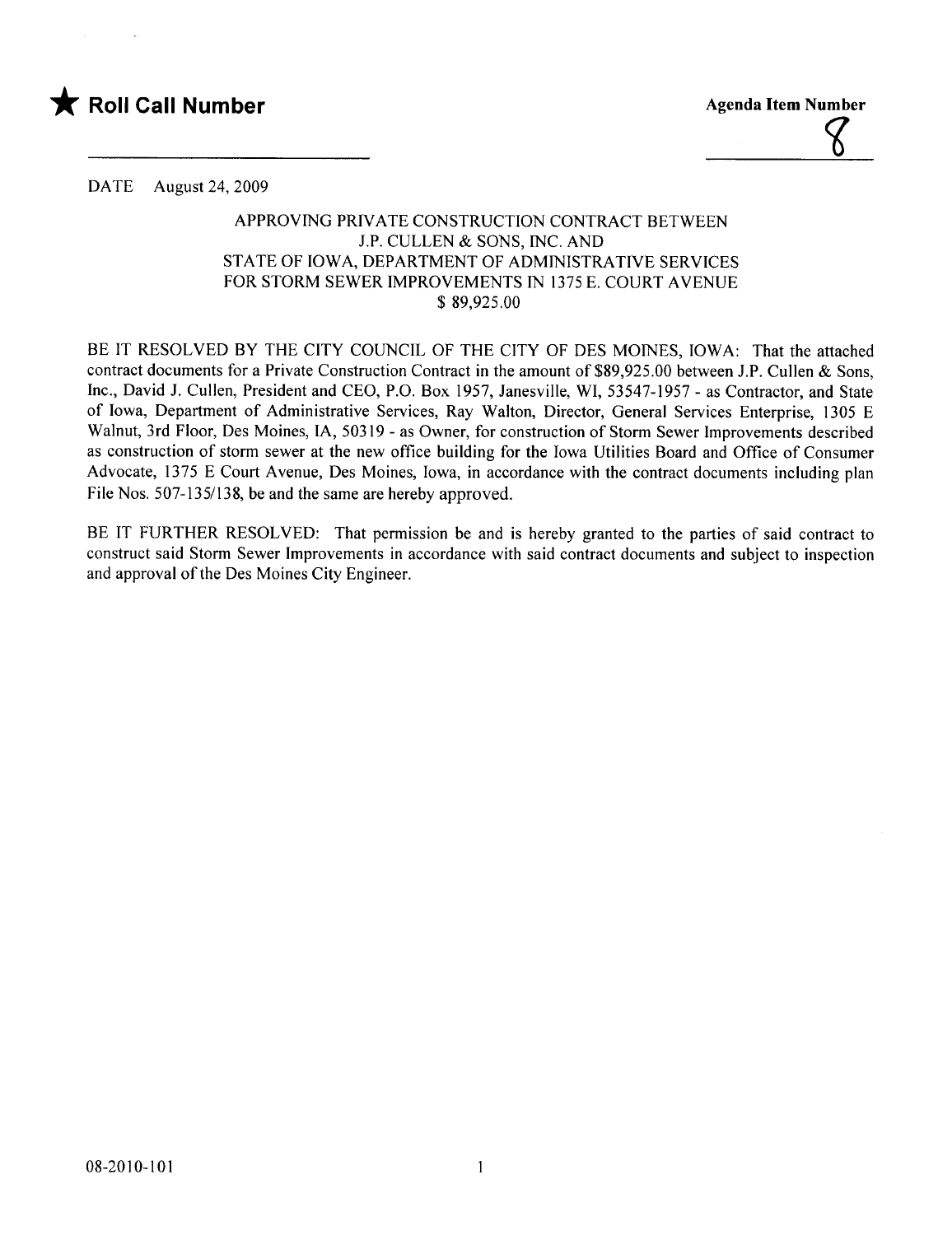## \* Roll Call Number Agenda Item Number



DATE August 24, 2009

Activity 10: 08-2010-101

Moved by to adopt.

FORM APPROVED:

Kathleen Vanderpool Deputy City Attorney

Funding Source: All project costs are to be paid by the Owner(s), State of Iowa, Department of Administrative Services

| <b>COUNCIL ACTION</b> | <b>YEAS</b> | <b>NAYS</b> | <b>PASS</b> | <b>ABSENT</b>   |
|-----------------------|-------------|-------------|-------------|-----------------|
| <b>COWNIE</b>         |             |             |             |                 |
| <b>COLEMAN</b>        |             |             |             |                 |
| <b>HENSLEY</b>        |             |             |             |                 |
| <b>KIERNAN</b>        |             |             |             |                 |
| <b>MAHAFFEY</b>       |             |             |             |                 |
| <b>MEYER</b>          |             |             |             |                 |
| <b>VLASSIS</b>        |             |             |             |                 |
| <b>TOTAL</b>          |             |             |             |                 |
| <b>MOTION CARRIED</b> |             |             |             | <b>APPROVED</b> |
|                       |             |             |             |                 |
|                       |             |             |             |                 |
|                       |             |             |             | Mayor           |

I, Diane Rauh, City Clerk of said City Council, hereby certify that at a meeting of the City Council, held on the above date, among other proceedings the above was adopted.

IN WITNESS WHEREOF, I have hereunto set my hand and affixed my seal the day and year first above written.

Mayor